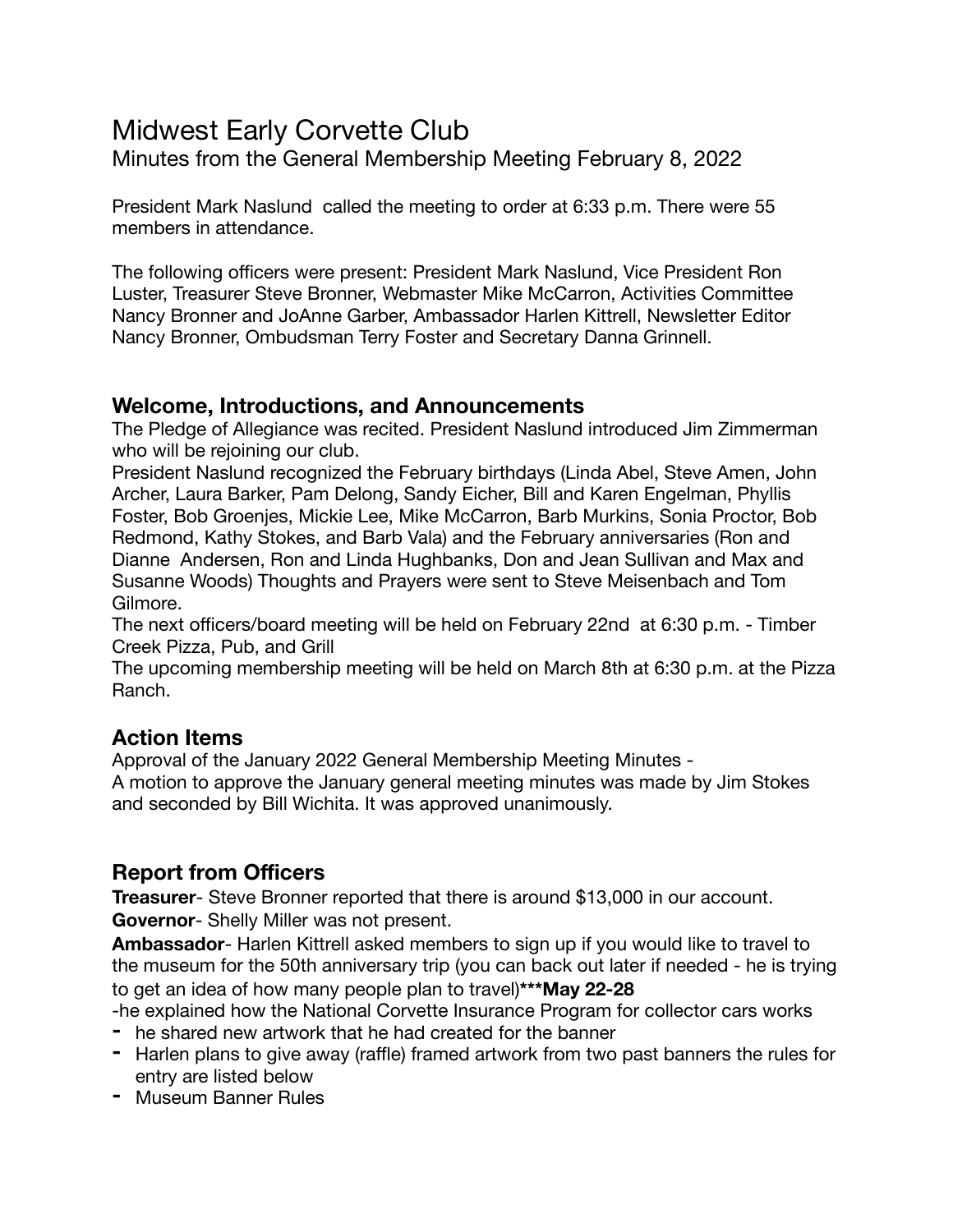From 1/1/2022- 5/1/2022 #1 Member of Museum one entry #2 renew membership one entry #3 New membership two entries Drawing at the May meeting Let him know by text, phone or email **[hskittrell@cox.net](mailto:hskittrell@cox.net)** 402-677-0615

Grand Prize framed banner

Insurance Banner

#1 have a policy one entry

#2 get a quote one entry

Contact him (above information)

Give away at the May meeting

**Webmaster**- Mike McCarron reminded everyone to share photos with him for the anniversary celebration

**Newsletter**- Nancy Bronner -next month

**Ombudsman**- Terry Foster reported being contacted by a member about some anniversary pin issues. Mark spoke with the person and the issue has been resolved. **Activities**- JoAnne Garber and Nancy Bronner-

\*\*\* **Valentine's Day Party on February 12th at 5:00 P.M. Bob and Danna Grinnell's building at 601 South 14th Street in Fort Calhoun** 

**(same location as the 50th anniversary photo shoot) Dinner will be catered in from Qudoba's \$15 per person will include dinner, drinks and desserts** 

**We will be playing games and pinball— bring a few quarters if you would like to play Left, Right, Center ( we need a head count by Thursday)** 

**Ron Gillis** - club apparel - new ideas are being worked on and Center Trophy has our logo and can make things for anyone

\*\*\* the blankets are in and everyone was pleased with them. There are still two available for purchase so get yours before they are gone.

## **Old Business**

Lynn Groenjes designed a 50th anniversary pin that is available for purchase. Get yours before they are gone. The cost is \$7.

Ron Gillis is still looking for volunteers to work at the Swap Meet on March 6th from 3-6p.m.

Information will be coming for the SAC Museum Father's Day Show and the Halloween Show.